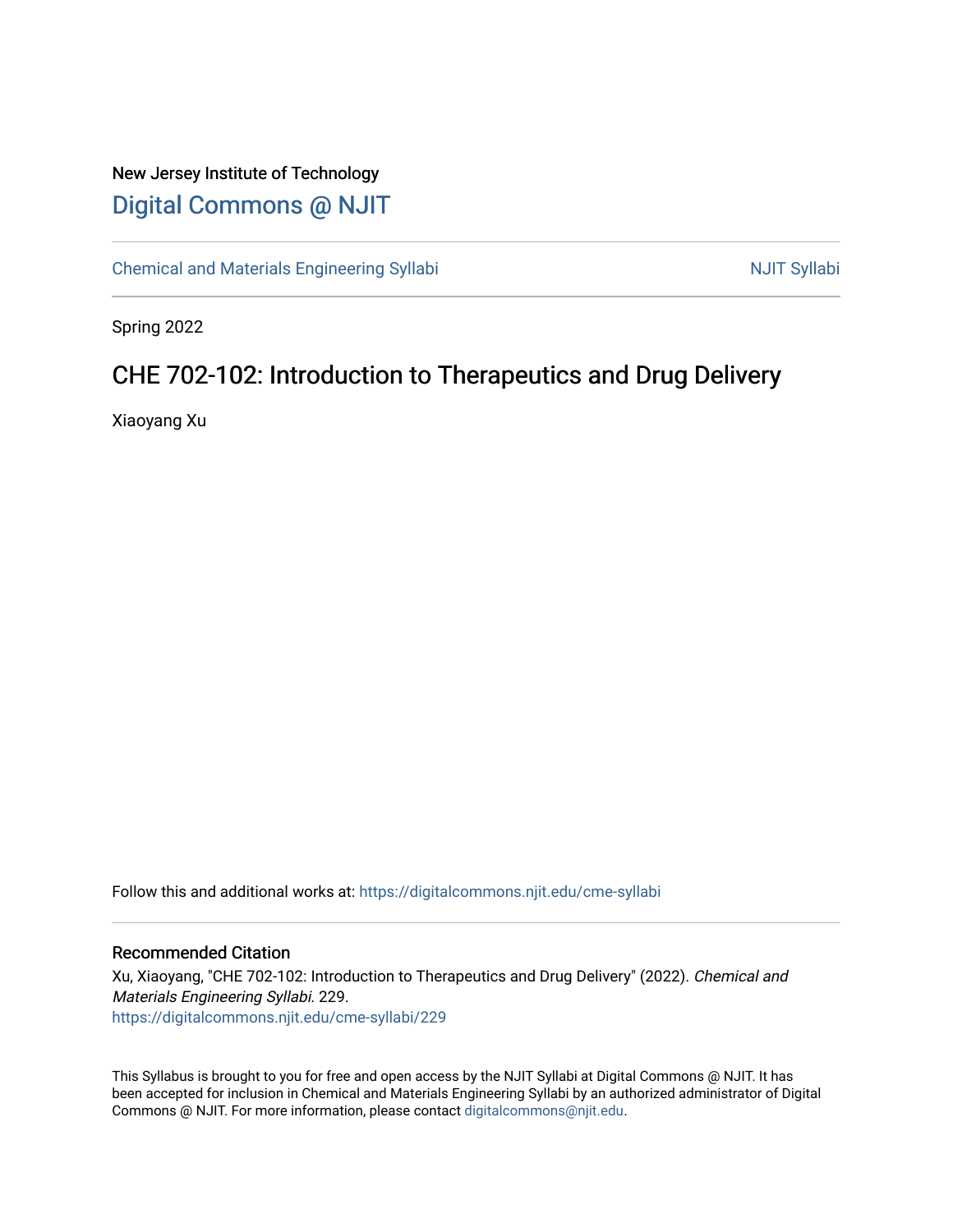### **Introduction to Therapeutics and Drug Delivery – CHE702**

**Instructor:** Professor Xiaoyang Xu Departments of Chemical and Material Engineering Office: Tiernan Hall, 362 Email: [xiaoyang@njit.edu](mailto:xiaoyang@njit.edu) Phone: 973-596-5359

**Date to be offered**: Monday 6:00- 8:50 pm

**Location:** CKB 313

**Prerequisite**: Graduate standing

#### **Course description:**

The course aims to provide an introduction to pharmaceutics and conventional oral, injected, topical and inhaled drug delivery systems. This course is designed to provide students with an understanding of the current state of the art for advanced drug delivery with a particular focus on biologic drugs (proteins, peptides and nucleic acids). The course will first cover the major families of biologic drugs, major challenges associated with their delivery and specific disease applications for these drugs. The course will also cover fundamental principles for drug delivery including mass transport, bio-distribution, bio-availability and pharmacokinetic/pharmacodynamic. The class format will be lectures and also critiques of recent literature.

By the end of the course, students will be able to:

- Identify advanced approaches for controlled drug delivery in an effective manner, from administration to site-specific delivery.
- Assess the pros and cons of drug delivery systems.
- Classify dosage forms by formulation, route of administration and mechanism of drug release.
- Design appropriate formulations for delivering different therapeutics, including small molecule drugs, protein drugs and genes.
- Propose methods and relevant experiments to validate delivery efficacy of certain drugs.

### **Tentative schedule:**

| Date | Topic                                                                   | Assignment |
|------|-------------------------------------------------------------------------|------------|
|      | Introduction of Drug delivery                                           |            |
|      | Protein, Peptide, siRNA, DNA, cell                                      |            |
|      | Drug delivery barriers                                                  |            |
|      | Drug administration routes (injection, oral, topical, inhalation, etc.) |            |
|      | Intracellular Delivery and Trafficking                                  |            |
|      | Small molecule delivery                                                 |            |